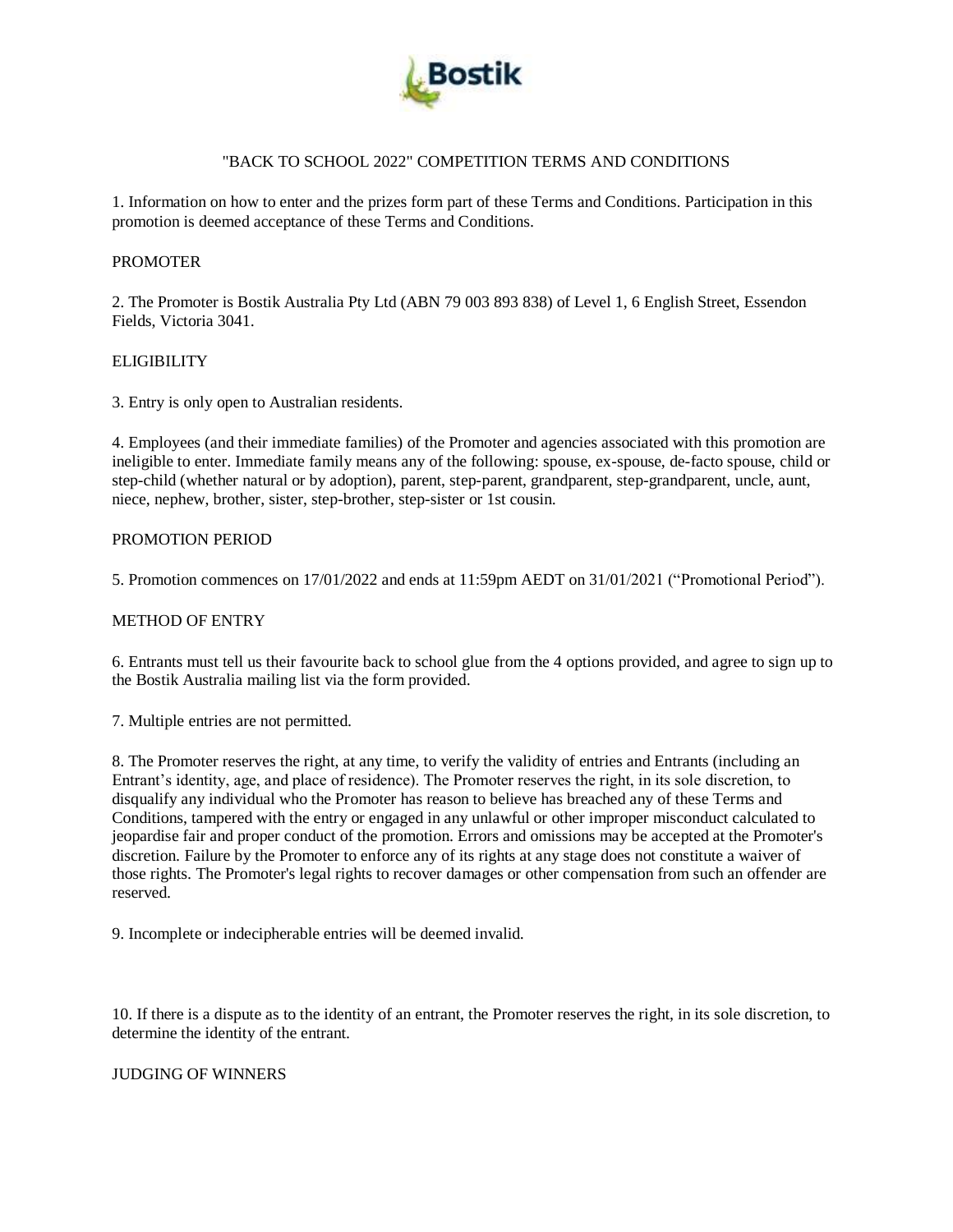

11. This is a game of chance. Fifty (50) winners will be chosen from a random draw of entries received in accordance with these Terms and Conditions. The draw will be performed by a random computer process.

12. The Promoter's decision is final and no correspondence will be entered into.

13. Winners will be determined on or about 1/02/2022 before 5.00pm AEST.

14. Winners will be notified by email on or about 2/02/2022.

### PRIZES

15. Once the winning entrants have been verified, the Promoter will notify the winners and organise for the prizes to be awarded via email. If for any reason a winner does not take / redeem a prize by the time stipulated by the Promoter, then the prize will be forfeited.

16. There are fifty (50) prizes in total, each consisting of a \$100 Officeworks gift card. Total prize pool is valued at \$5000. Limit one (1) prize per eligible entrant.

# LIMITATION OF LIABILITY

17. To the full extent permitted by law (which does not affect your statutory rights and guarantees), the Promoter (including its officers, agents and employees) will not in any circumstances be responsible or liable to compensate you or accept any liability for:

- (a) Any incorrect or inaccurate information
- (b) Any technical error or third party interference that may occur in the course of administering the promotion
- (c) Any claim that an entry is lost, late, or otherwise damaged in any way
- (d) Any tax liability incurred by an Entrant

(e) any injury, damages, expenses, or loss whatsoever (whether direct or consequential) to you or your property as a result of any person entering into the promotion, or accepting or using any prize including without limitation any non-receipt or damage to any prize

### 18. The Authorised Person of each Entrant:

(a) will ensure that the Entrant in respect of whom they agree to these Terms and Conditions, will comply with these Terms and Conditions;

(b) warrants that the Entrant in respect of whom they agree to these Terms and Conditions, is not in breach of any term of these Terms and Conditions, and provides all the consents and warranties as required from each of them and the entrant in these Terms and Conditions, on the entrant's behalf;

(c) holds the Promoter harmless from any and all damage or loss arising from the promotion, and indemnifies the Promoter against any claims made by the Entrant, his or her guardian, any member of his or her family or any other party, against the Promoter in connection with the Promotion or the Entrant's participation in the